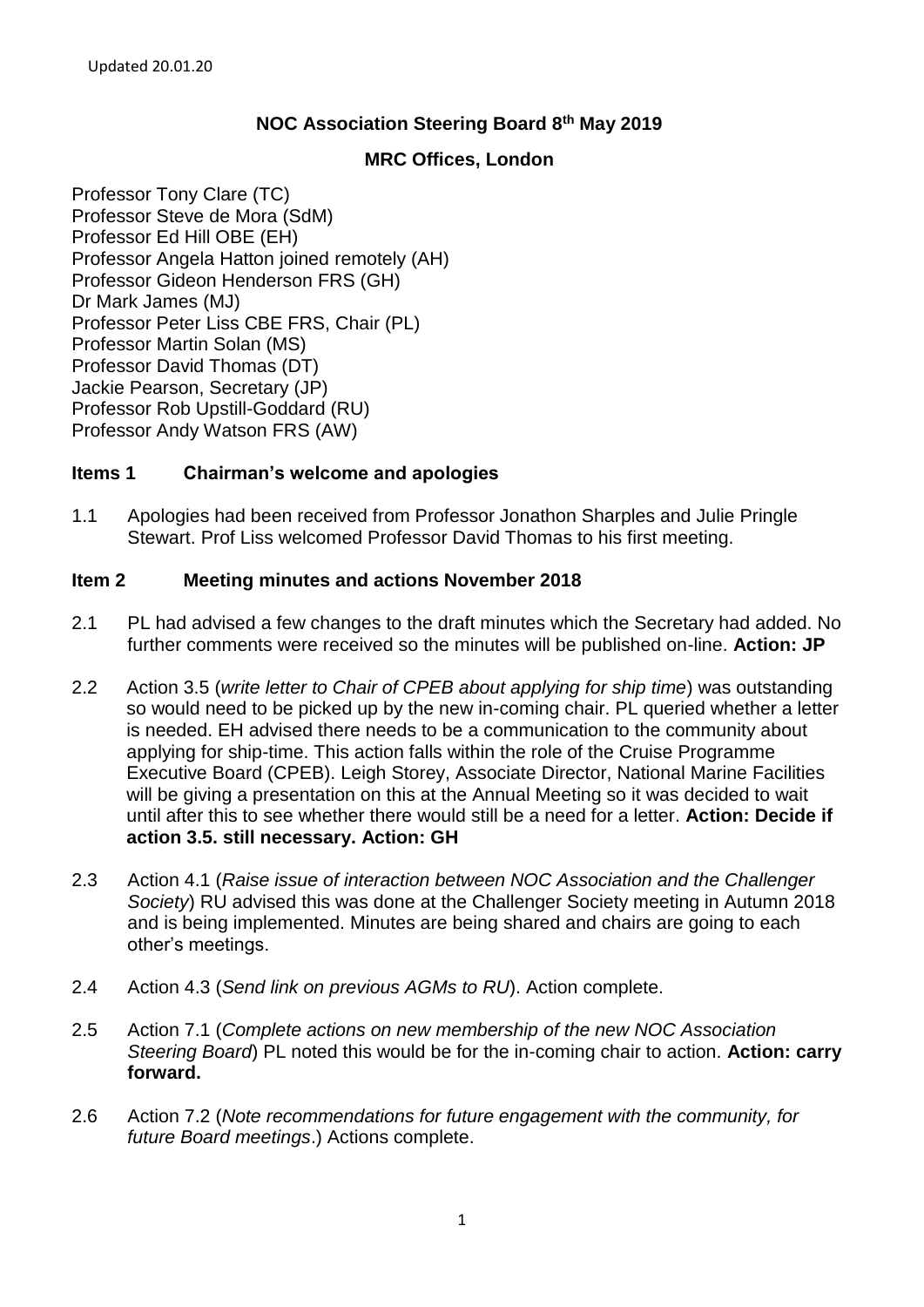2.7 SdM suggested adding another column to the actions list to show those that have been carried forward. **Action, JP**

# **Item 3 Progress on the NOC demerger from NERC**

- 3.1 The main terms of demerger are agreed. Mark Walport and the Permanent Secretary, BEIS have agreed. The process will now go through BEIS. The terms went to the Science Minister mid-April 2019 and were approved so are now with Treasury. The data of the demerger will be six months after Treasury approval. The membership of the NOC Board is being recruited and there are already three members: John Hurst (Met Office) is Chair, and new members are David Gee and Sarah Kenny, Chief Executive of BMT.
- 3.2 The Treasury will look at the risks of liability; they have some finance questions. Morale is mixed, however, staff are acquiring a better understanding of what is happening.

### **Item 4 Relationship with Marine Facilities Advisory Board (MFAB), Research Vessel Financing and Charters**

- 4.1 In 2014/15 NERC decided to fund research ships and infrastructure at a flat cash level but this wasn't fully implemented until 2016/17. Thus a gap is opening. There is the 'owner and ready to go' cost of running the ships and the cost of using them. Flat cash applies to the 'owner and ready to go' cost. NOC can downgrade capability to make savings, however, this will not completely solve the issue. Alternatively, NERC has given NOC the licence to look for third party charter. NOC has been pursuing several opportunities: one has been arranged, two are in preparation. NOC needs to consider how best to prioritise the use of the ships, an activity which falls within the remit of the CPEB. CPEB is chaired by the NERC Science Director and representatives from NERC ship operations, Chair of the Marine Facilities Advisory Board and the Cruise Programme Review Group (CPRG). CPRG reviews the past year's programme. NOC doesn't have an influence on the programming of the ships as this lies with NERC. NOC's role is to advise on logistics.
- 4.2 NERC has suggested three options to meet the funding gap:
	- 1.) Charter the ships
	- 2.) Cut capability
	- 3.) NERC could make up the difference in funding.

NOC has made progress with charter which was made possible recently when the ship was alongside, so there was no impact on the science programme. The two charters in progress are long term so these can be accommodated although this will still require some prioritization. NOC won't be able to respond to short term charters as this would involve cancelling expeditions. Longer term charters are the way forward when the ship is under used.

4.3 As standard grants are capped, staff are not able to run a ship-based expedition so staffing a ship can be a problem. When NERC started multi-centre programmes, many were polar and coastal; some of the thematic programmes also became polar. AH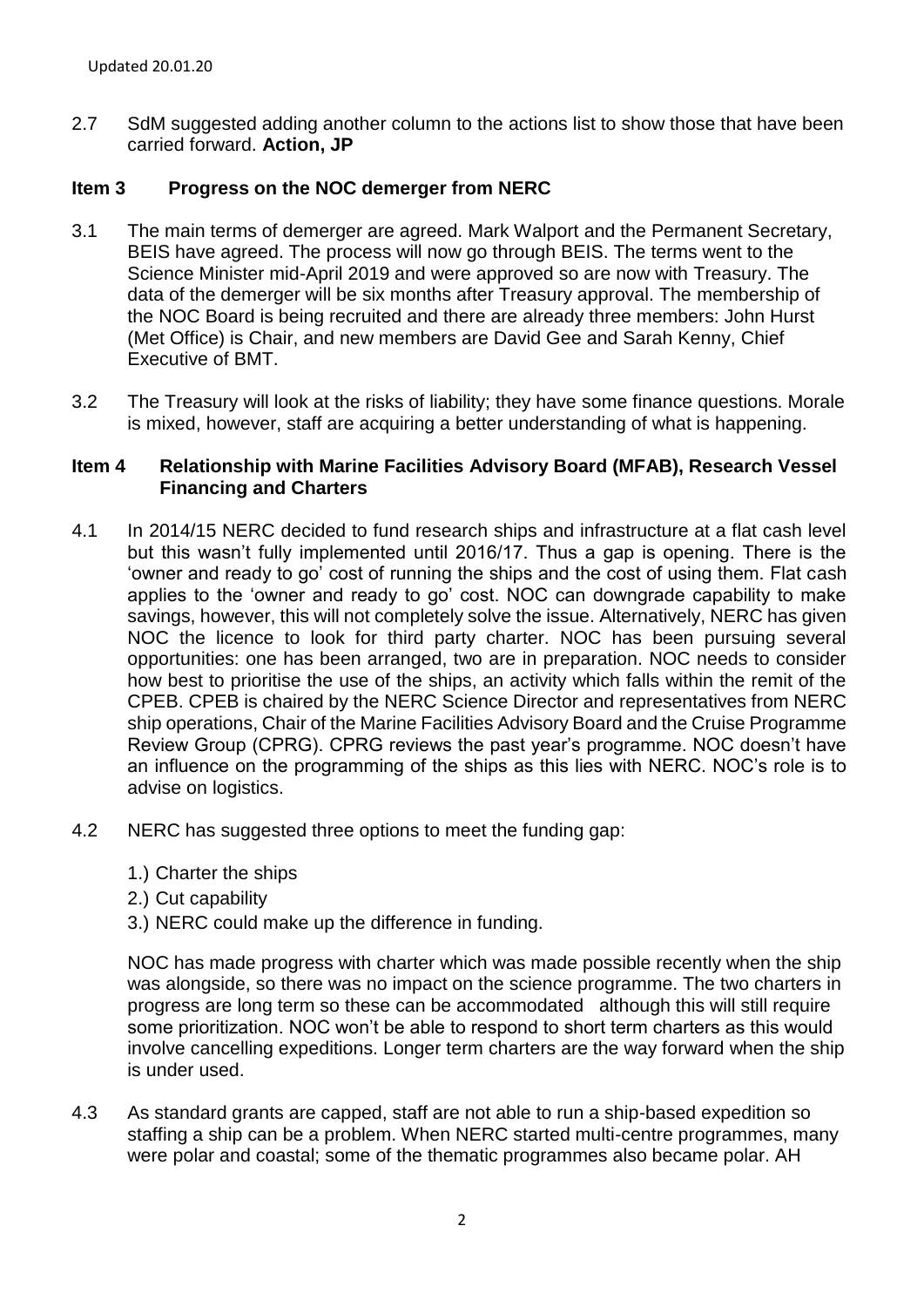added that it might be worth considering what the USA does which is track where the ship is around the world.

- 4.4 RU asked whether there is a conflict between the long term aspect of charters and the need to be flexible. AH explained that NERC will have to decide if this is feasible first and will report on this at the next meeting. This process is run through the NERC CPEB. PL added that the American system is easy because they have 20 ships whereas the UK has three, including the BAS ship. GH asked if this is being driven by the International Indian Ocean experiment. AH noted that NOC needs to be strategic about what is going on internationally and there is also the issue of transit time which is costly.
- 4.5 AMT and CLASS expeditions have berths to fill which isn't ideal and linked to lack of funding. MS added that currently, there isn't a national mechanism available to help find scientists to occupy berths on research expeditions. AH is working on this and ensuring that access is fair. Berths could be advertised on the web. There is a mechanism for identifying fellows to go on research cruises which is done through the Partnership for Observation of the Global Ocean (POGO) and is part of the capacity building agenda.
- 4.6 NOC has a line for NC in its budget. For CLASS, NOC pays £0.5M each year. GH asked if the problem on standard grants could be addressed by building on NC expeditions which could also enhance NOC's relationship with the community. EH is keen to see that the flow of grant applications looking for ship time continues. Building on NC expeditions is a good idea, but this shouldn't be a substitute for people bidding for cruise time. To maintain ship capability, we must maintain the flow of grants. The cap on standard grants is constraining and there is an awareness of some lack of enthusiasm in the community to bid for ship time. This may be the time to work to improve communication on bidding for ship time. For example, there is an exception on standard grants that enables applicants to bid for more but how is this communicated? Perhaps this could be something for the NOC Association to communicate? MS indicated that early career researchers least understand the process of ship time requests, and that a common perception is that the new ship will demand much longer cruises. The latter view has important implications, as there is a general reluctance to participate in cruises of extended duration for a variety of reasons (family, other commitments, time efficiency in terms of publications etc.).
- 4.7 AW asked if there be more support to help scientists organise an expedition. AH suggested there should be a strategy about how to support early career researchers. PL suggested that the marine community is a special case which requires special treatment in terms of funding. SdM added that if the ships are funded, expedition science should be funded too. The communications between the research and availability of ship-going opportunities seem to be mismatched. AH advised some caution here - it should simply be the case that applicants can apply for extra costs for a sea-based activity. More scientists should be encouraged to apply for ship-time. MS added that scientists are taking ships out of science proposals now because there is a perceived risk that such proposals are much less likely to be funded. MS expressed concern that early career researchers may be disproportionately affected as their primary goal is to secure a grant to establish themselves. For this reason, they are more likely to be risk averse. NERC does not include ships on standard grants. We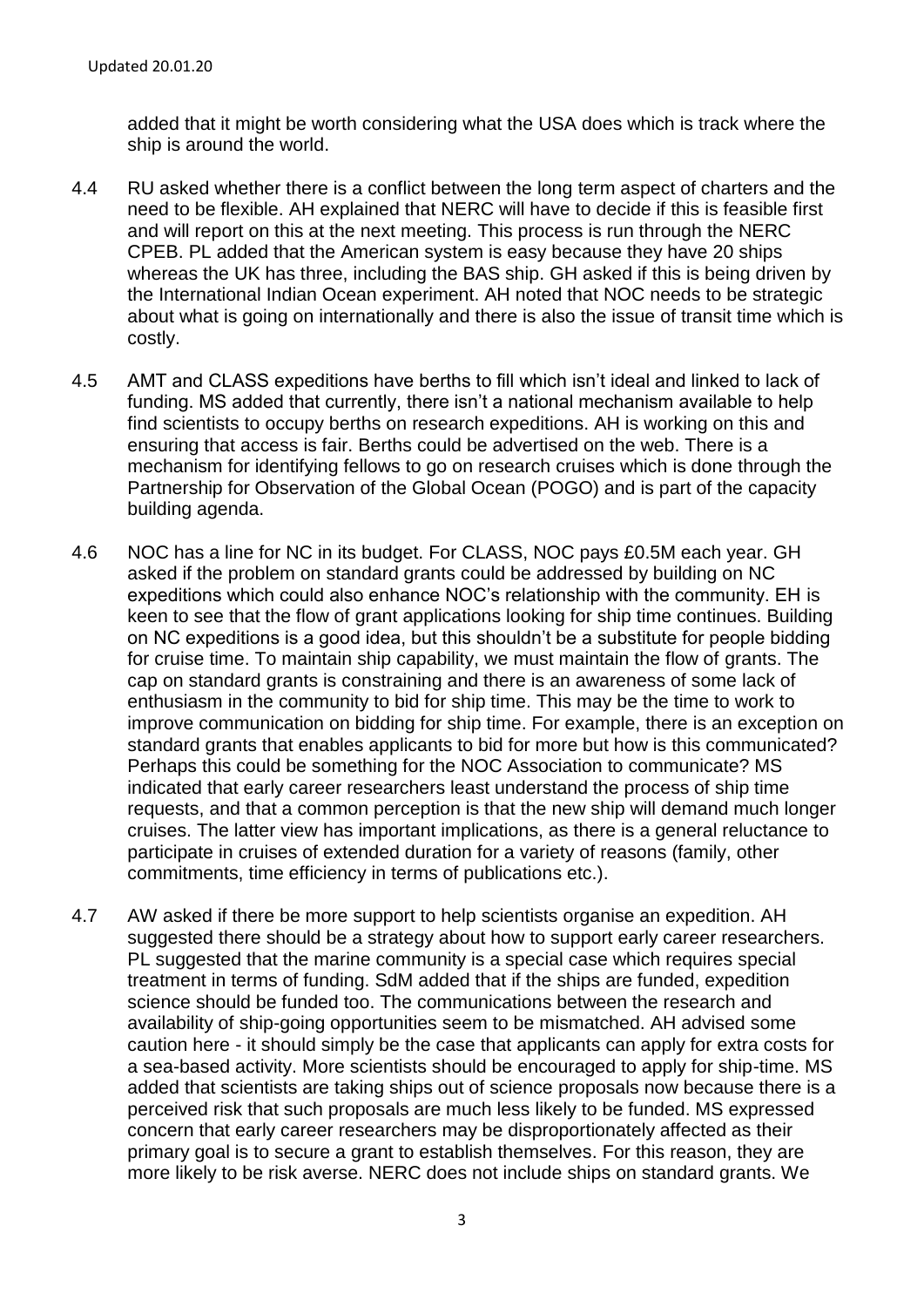need to improve coordination and communication with the community. It was reiterated to pend writing the letter noted at action 3.5 from the November 2018 meeting until after the 2019 Annual Meeting.

### **Item 5 – Relationships with the Challenger Society and the UK Scientific Committee for Oceanography Research (SCOR)**

5.1 There used to be a separate UK SCOR committee which met annually. This is now disbanded and its role has been taken on by Challenger Council. GH is currently Chair of UK SCOR but is about to step down and suggested that Alessandro Tagliabue takes on the role. The UK pays a subscription - the Challenger Society pays 51% and the balance is paid by the Royal Society (RS). The RS administers UK SCOR via the Global Environmental Research Committee (GERC).

#### **Item 6 – Marine Science Coordination Committee update**

- 6.1 MJ spoke to this item. The MSCC concerns the translation of science to policy. It has 18 members at high level representation. Each group has a slightly different remit and they tend not to engage with the wider scientific community. Some groups report back to and challenge what the MSCC does. MJ expressed a concern about a lack of engagement with the academic community. The purpose of the MSCC is to have ministerial access. Unfortunately, some of the key bodies don't attend. Co-chairs of the MSCC are Dr Simon Brockington and Professor Colin Moffatt. There is intended to be a link to government but this isn't happening. There are a number of groups who have no real resource to achieve what they need to achieve. There is a new strategy which is progressing slowly (MSCC strategy will be announced in June 2019). MJ asked whether there is a desire or requirement to have representation by the NOC Association on the MSCC?
- 6.2 EH said that the subgroups on the MSCC do good work. The MSCC started well and a minister was identified. The current Minister is Dr *Thérèse Coffey.* Initially, there was a lot of resource and the MSCC was given the remit to write the strategy. Defra and Marine Scotland contributed the funding. Previously NOC provided the secretariat to the Inter-Agency Committee for Marine Science and Technology (IACMST) and has continued to contribute the same level of resource. The IACMST was supported by 50% of NOC's Trevor Guymer's time. The MSCC reported to the Minister but as the UK went into austerity, the financial contribution from Defra reduced, over time. Today, NOC contributes time from Anne Brazier of NOC's International and Strategic Partnerships Office. The Board suggested NOC Association writes to the House of Commons Science Select Committee to appraise them of the situation. SdM advised it had been reviewed a few years ago.
- 6.3 The development of the International Ocean Strategy arose from the *Future of the sea'*  report and is about published. There will be a ministerial group to oversea the implementation of the strategy and the international working group of the MSCC will contribute.
- 6.4 If the MSCC ceased to exist, we would need to invent it as the basic idea is sound. It needs to be linked to the needs of science and policy. At the moment, the MSCC doesn't reach ministerial level and has little traction in the academic area. The NOC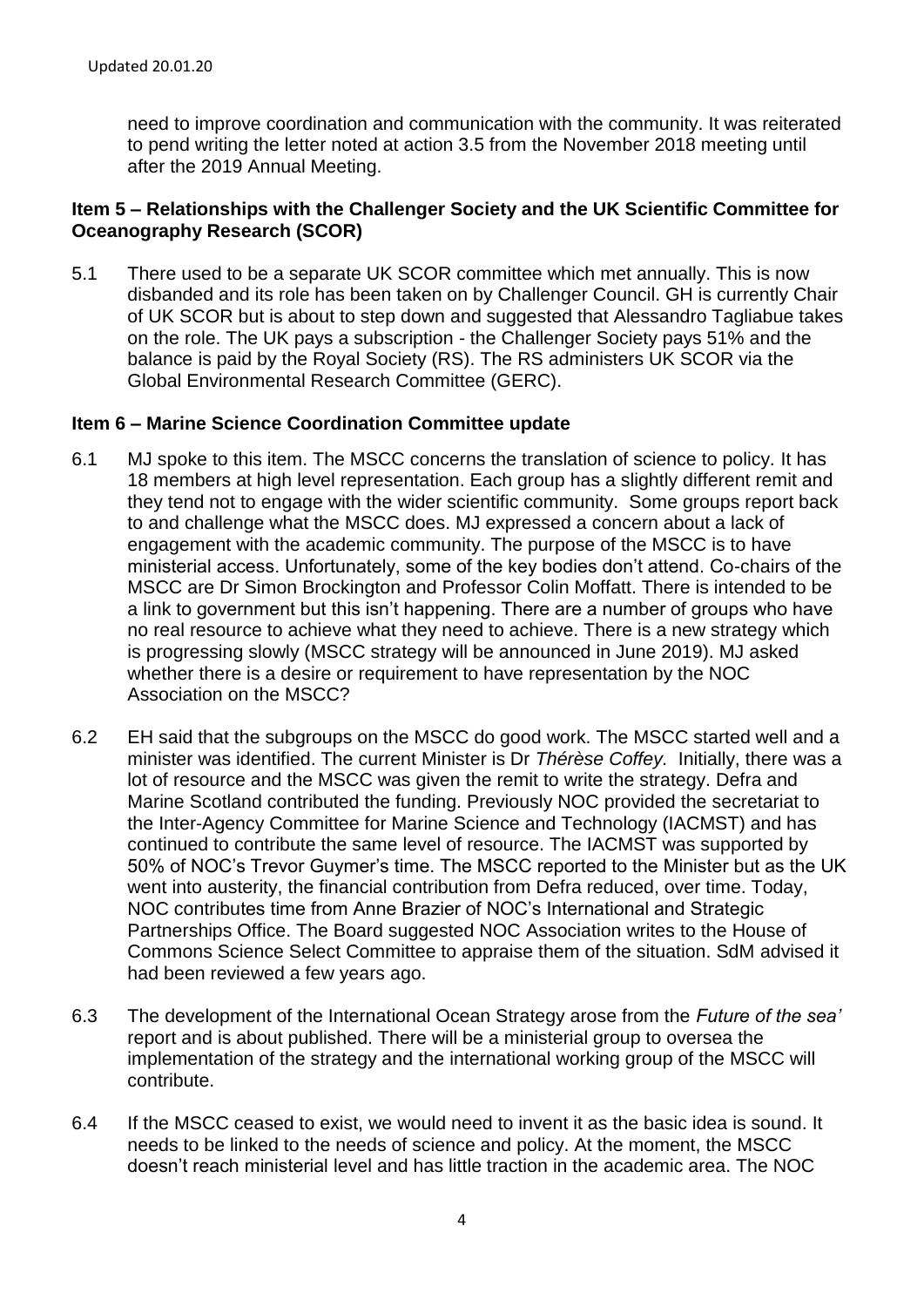Steering Board can't reform the MSCC but perhaps should be represented on the MSCC which has asked to widen its representation. This depends on the remit of the NOC Steering Board and we would need to consider other bodies already involved, for example, the Challenger Society and the Institute of Marine Engineering, Science & Technology (IMarEST). EH represents NERC on the MSCC. PL represents the Marine Environmental Data and Information Network (MEDIN). MJ is independent and Steve de Mora is an *ad hominin* member. MJ noted that there is no generic HEI representation which is important. The HEI sector conducts a lot of research and trains the scientists of the future. There needs to be new ideas and new thinking and challenges from the HEI community.

- 6.5 Perhaps representation should be the other way round with the MSCC represented on the Steering Board? If Simon Brockington attended Steering Board meetings, he would have opportunity to meet with several scientists.
- 6.6 Although the MSCC is not 100% effective, there is the potential to change and its value lies in the fact that it is a melting pot where people can meet. GH suggested Ed should attend as NOC, not NERC. The Challenger Society represents the community. NERC don't send anyone else to MSCC so in essence, Ed Hill is attending as NOC. RU was asked to take this to the next Challenger Council for discussion. **Action: RU**
- 6.7 PL asked whether NERC should be a member as a funder of HEIs, however, EH suggested it should perhaps be UKRI? If the right departments are round the table, the Marine Strategy Framework Director dominates. Some departments have drifted away unfortunately. The FCO is returning because of the International Ocean Strategy. The Department for Transport has never attended, neither has DFID so the agenda has become narrowed.

#### **Item 7 Update on Compendium and IOC Global Ocean Science Report**

7.1 Alan Evans of NOC's International and Strategic Partnerships Office had submitted the UK's contribution to the Global Ocean Science Report in February 2019. Extrapolation had been necessary in some instances because unfortunately, there had not been a consistent level of response from across the community. Previously, the UK only really featured in the citation analysis.

#### **Item 8 New Chair of NOC-A Board**

8.1 The new Chair of the Steering Board will be Professor Gideon Henderson. GH thanked PL for his contribution to the NOC Association.

# **Item 9 Future role of the NOC Association**

- 9.1 We need to define the interaction between NOC, PML, SAMS and the links to the Challenger Society and consider the number and type of meetings and how the NOC A can help NOC to shape the future of NC.
- 9.2 **Page Two, point 6, Terms of Reference (ToR)**. This is the core of what the NOC A needs to achieve, in terms of providing advice to NOC, on shaping the direction of NC. GH asked if the Board agreed that NC is the right way to define this or should we think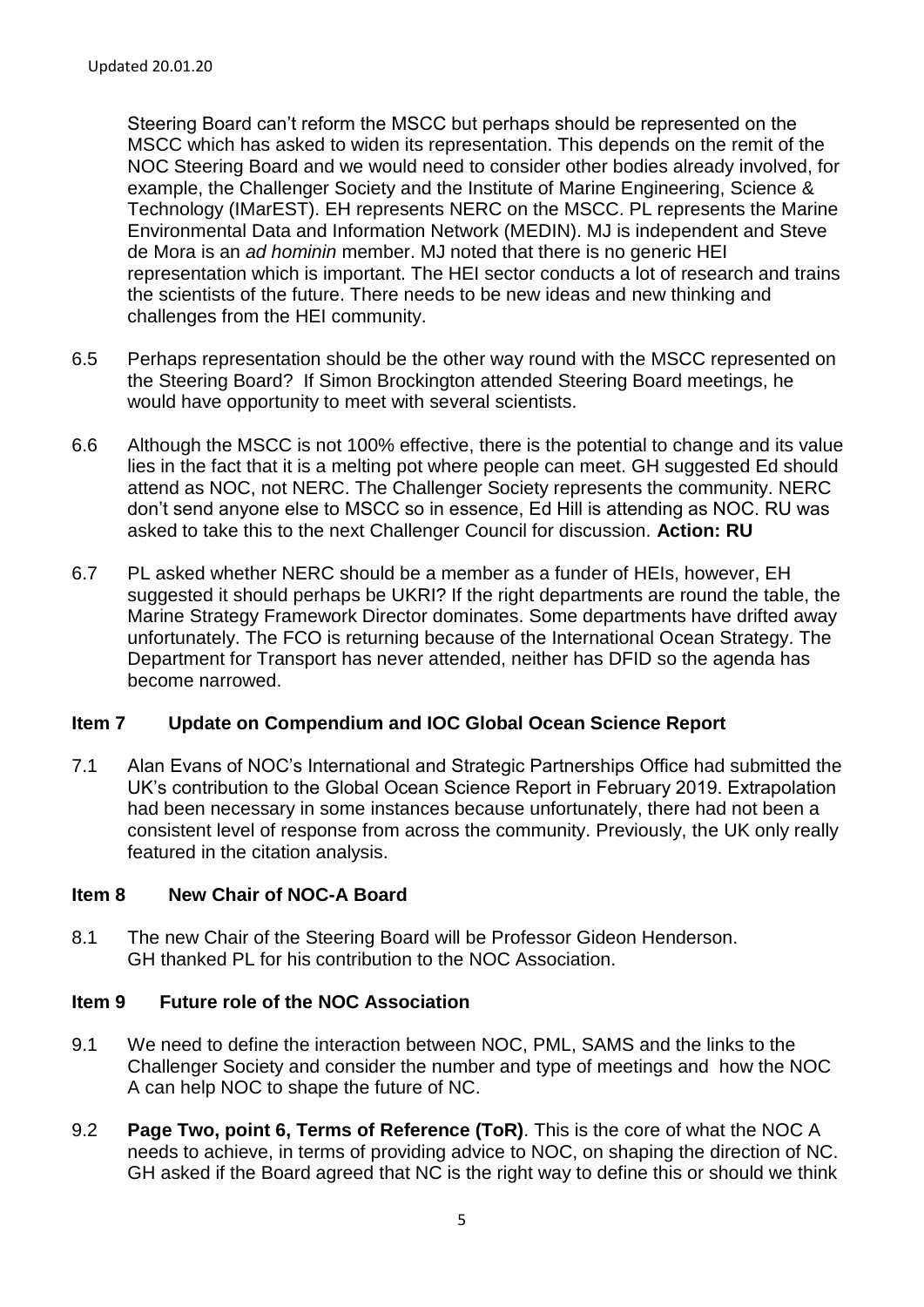beyond NC? Should the NOCA offer broader advice beyond NC? PL noted that there could be a wider interpretation of NC other than 'funded by NERC', however, GH said that the ToR document assumes that the NOC A is interacting on NERC-funded NC which is a clear role for the NOC A.

- 9.4 The remit of the NOC A is restricted to the NERC components of NC and broader issues are covered by the Challenger Society. EH advised not to underestimate the breadth of NC which represents half of the funding that the NOC receives. The remit of NC ranges from the ships to long-term observations. NOC has a small amount of funding that supports National Public Good (NPG) and this will support our link to the UN Decade of the Ocean; NPG supports the Marine Science Coordination Committee.
- 9.5 MS noted that there is no mention of the continuity or composition of researchers, (meaning the next generation of scientists and gender balance). There is a rapid turnover of grants so we can lose continuity. This is a broad issue which cuts across all branches of science and we will think about this, as will Challenger and other bodies.
- 9.6 NC-delivered work includes NOC, PML, SAMS and the MBA. PML is awarded NC from NERC that does not come via NOC. PML receives NC funding from the NCEO and NCAS, however, marine NC is channelled through NOC. Are we sufficiently engaged with the community on the topic of NC? SdM commented that generally, NC is geared towards long-term science thinking and we need to make use of NC rather than try to reshape it.
- 9.7 AW said that one general meeting per year has not provided opportunity for the community to feed back on the issue of NC. EH noted that the NOC A Steering Board has at least two subgroups which are a way of providing feedback on particular aspects of NC.
- 9.8 MS noted that communication is well done in engineering but not so well for ecology. Some of the community may not completely understand what NC is. AH said that it would be useful to have input from a wider group. We need to think about new ways to communicate.
- 9.9 The new name of the NOC Association will be the NOC Association of Marine National Capability Beneficiaries. The reference to beneficiaries links to the future when the NOC will have charitable status. This title will be shortened to the NOC Association.
- 9.9.1 PL would prefer that the NOC A be broader than NC. GH said that the focus will be to think about NC spend but broader areas of NC spend will be areas where we can interact with the Challenger Society. SdM sympathised with PL's viewpoint as the NOC A was intended to serve the marine science community, however, this is now more limited. For example, where will we discuss topics like the UN Decade of Ocean Science? Would this be left to the Challenger Society? GH considered that the Decade is something that should be discussed by this Board because it has implications for NC. AH agreed.
- 9.9.2 The role of the NOC Association is not to duplicate what the Challenger Society or MBA does, however, we need to be a conduit between the broad marine science community in the UK and NOC in its delivery of NC. The new title reflects the fact that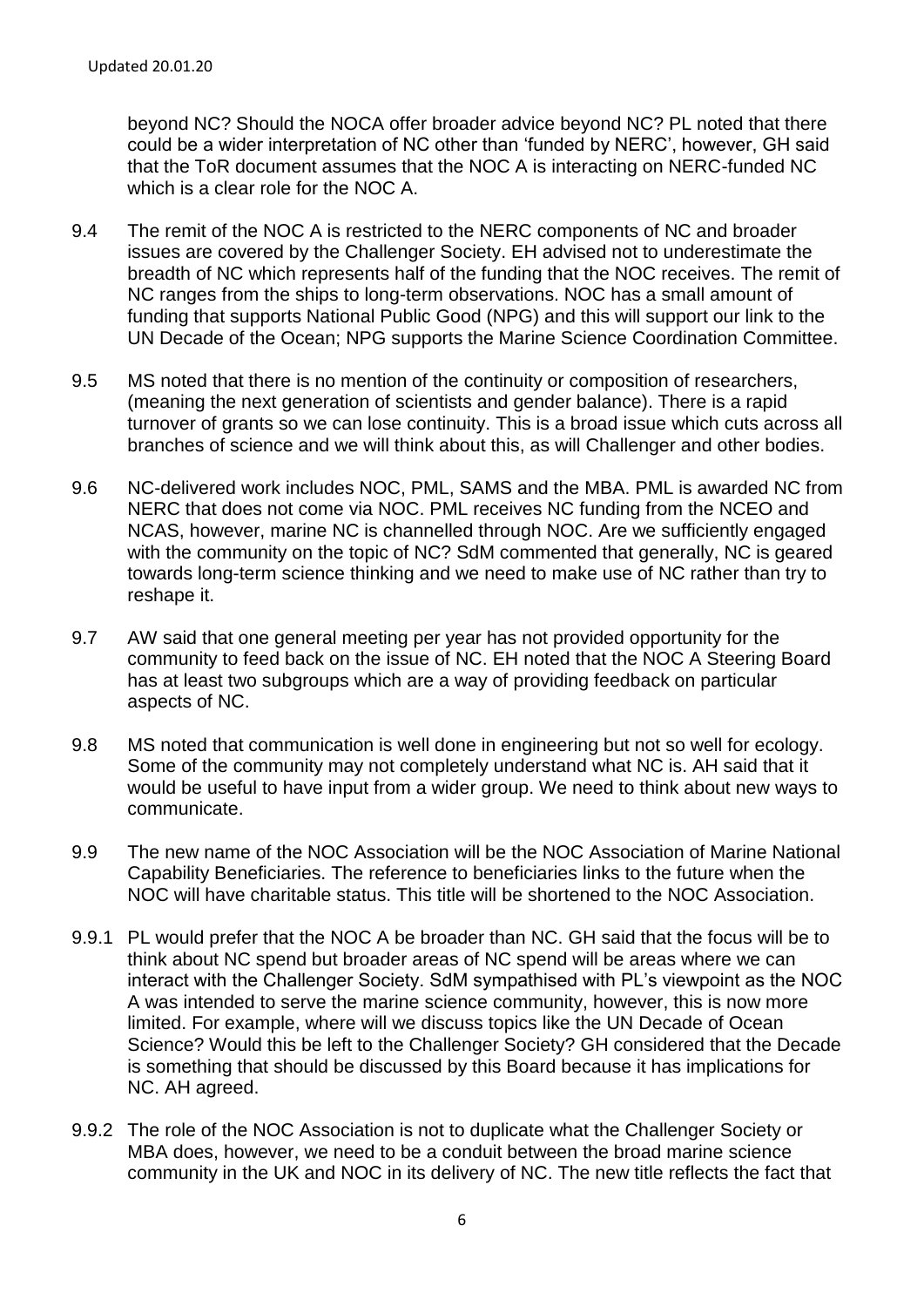some aspects of what the NOC A was doing are no longer within its remit. GH said that should be doing more to communicate what NC is. RU noted that if the Board identifies issues outside its remit, then these can be passed on.

- 9.9.3 MFAB and CLASS will report into the NOC Association. There was a concern that CLASS won't be in the NOC A long because it is only a five-year programme. GH noted this and commented that the Board needs to build a stronger link with the community and ensure that the links continue even when CLASS finishes.
- 9.9.4 AH added that if we had small pots of money that could add to the NC, this would make a huge difference.
- 9.9.5 What will the NOC A do that is in addition to what it does currently; there are the subcommittees and the annual meeting. GH asked how we can profile NC? We could arrange the next AGM around this topic. MJ added that MASTS should also have a session on NC.
- 9.9.6 EH noted that NC is not generically understood by the science community and yet is vitally important for underpinning science. There have been several attempts to convey this and it should be better understood. GH said that this should be a focus at the next meeting of the Steering Board.

# **Item 10 – Review of Terms of Reference (ToR)**

- 10.1 **Page 3, point nine** SAMS, PML and SAHFOS are providers of NC can they also be members of this Board? As long as there are no conflicts of interest, membership will be fine. PL added that this is OK because members don't make decisions.
- 10.2 **Page 3, point 17**. The phrasing should reflect that the appointment of the Chair is to be made in consultation with the NOC Association Steering Board.
- 10.3 **Page 2, point 6**. PL commented on section 6 (c) and suggested that on bullet point two the wording be changed from:

*'Duplicate the role of other bodies such as the* Challenger….to, '*Where there are overlapping interests, NOCA should work in cooperation with bodies such as the*  Challenger.'

SdM advised to make this a separate point.

- 10.4 **Page 4, Point 19** should say that Chairs are 'ex officio' members on these boards. PL they should report to the Board and should be present. GH their papers would come to this Board.
- 10.5 **Page 4, number 26**. Include that the budget is be set in consultation with the Chair.
- 10.6 GH asked that term limits for service are included. [*Post-meeting note from Secretary: the term limit is given for the Chair and Board members (points 17 & 39)*.]
- 10.7 **Page 5, point 29** Merge the two bullet points together.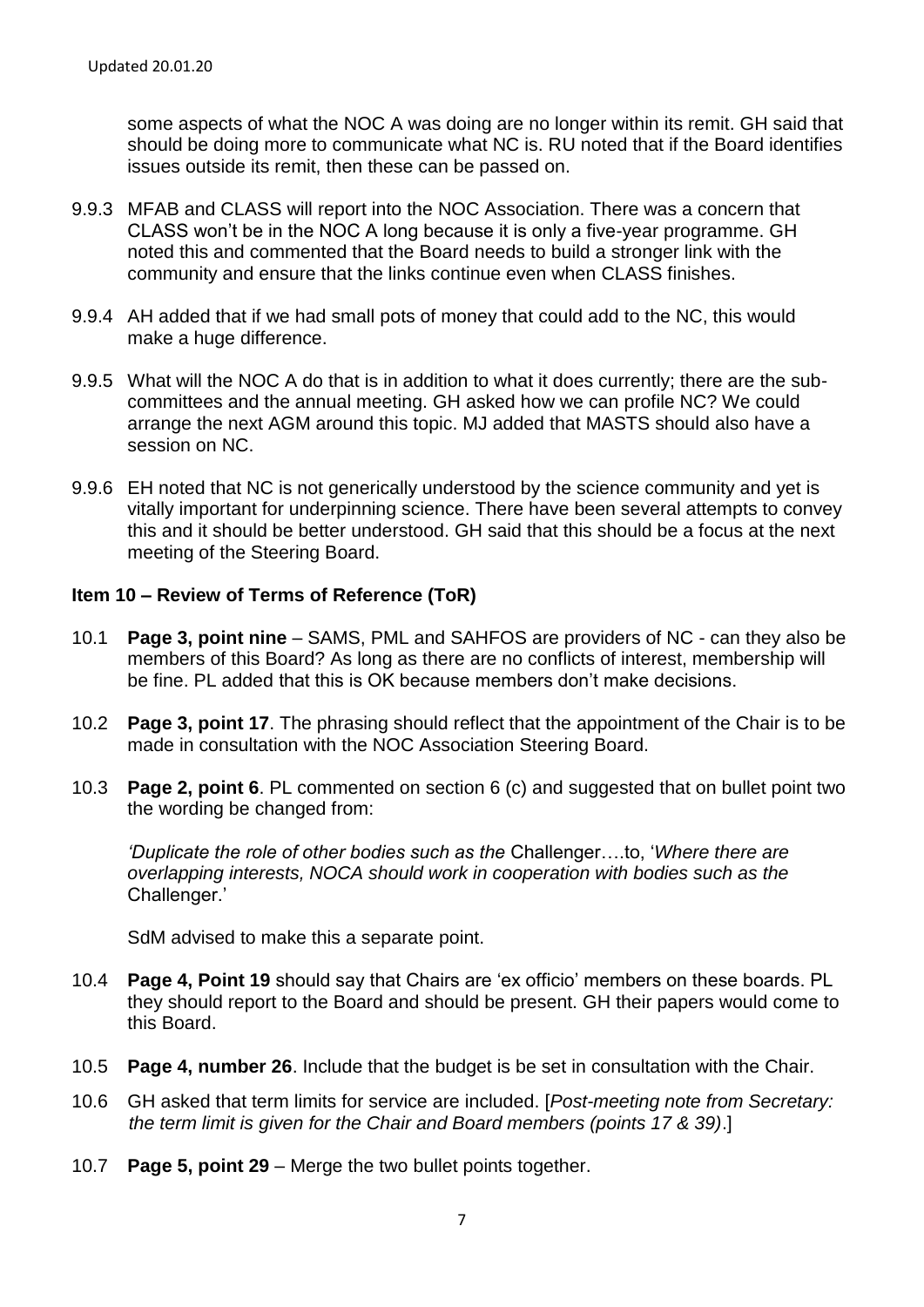10.8 Once the document has been updated, it should be recirculated around the Board, then around the NOC Association. **Action: GH/Secretary**

# **Item 11 - Membership of the NOC A Board**

- 11.1 We need to consider whether any institutes are missing. With the exception of DT, MS and RU, all other members will now step down. It was noted that there are no ladies on the Board. We should look to recruit three new members now and three more in the future. TC offered to step down. SdM advised he would be relinquishing his role on this Board to Professor Icarus Allen so this would also be SdM's last meeting. GH thanked TC and SdM. *Post meeting note to record thanks to AW.*
- 11.2 Page 6, number 38, Terms of Reference Input on NC would be welcome from MASTS, IMarEST, the SMI and the MSCC, not necessarily as members of the Board although membership by the Challenger Society and MASTS is crucial.
- 11.3 Two groups who should be on the MSCC are NERC (maybe as NOC) and the broader community (currently represented by Challenger). RU agreed to bring this up at the next meeting of the Challenger Society. **Action: RU**
- 11.4 MJ agreed there needs to be broader academic representation on the MSCC. This could be either the Challenger Society or MASTS. MJ agreed to write to Colin Moffatt. **Action: MJ**

#### **Item 12 th Annual Meeting**

12.1 The session on the Future of the NOC Association will be covered by GH and there will be a 10 minute presentation on CLASS about using berths on ships. The date of next Steering Board meeting will be six months from now. A Doodle Poll will need to be issued. **Action: JP**

#### **AOB**

EH thanked Peter Liss for his long and helpful service to the NOC Association since its beginnings in 2010. PL thanked EH and JP. During the 9<sup>th</sup> Annual Meeting of the NOC Association, EH would formally thank PL for his services to the Association and the marine science community. To this end, EH would be awarding PL with an Honorary Fellowship of NOC which is for those who have served marine science and have had a link with NOC. This would be the first time that NOC has made this award.

GH thanked PL and EH for their broad engagement with the community.